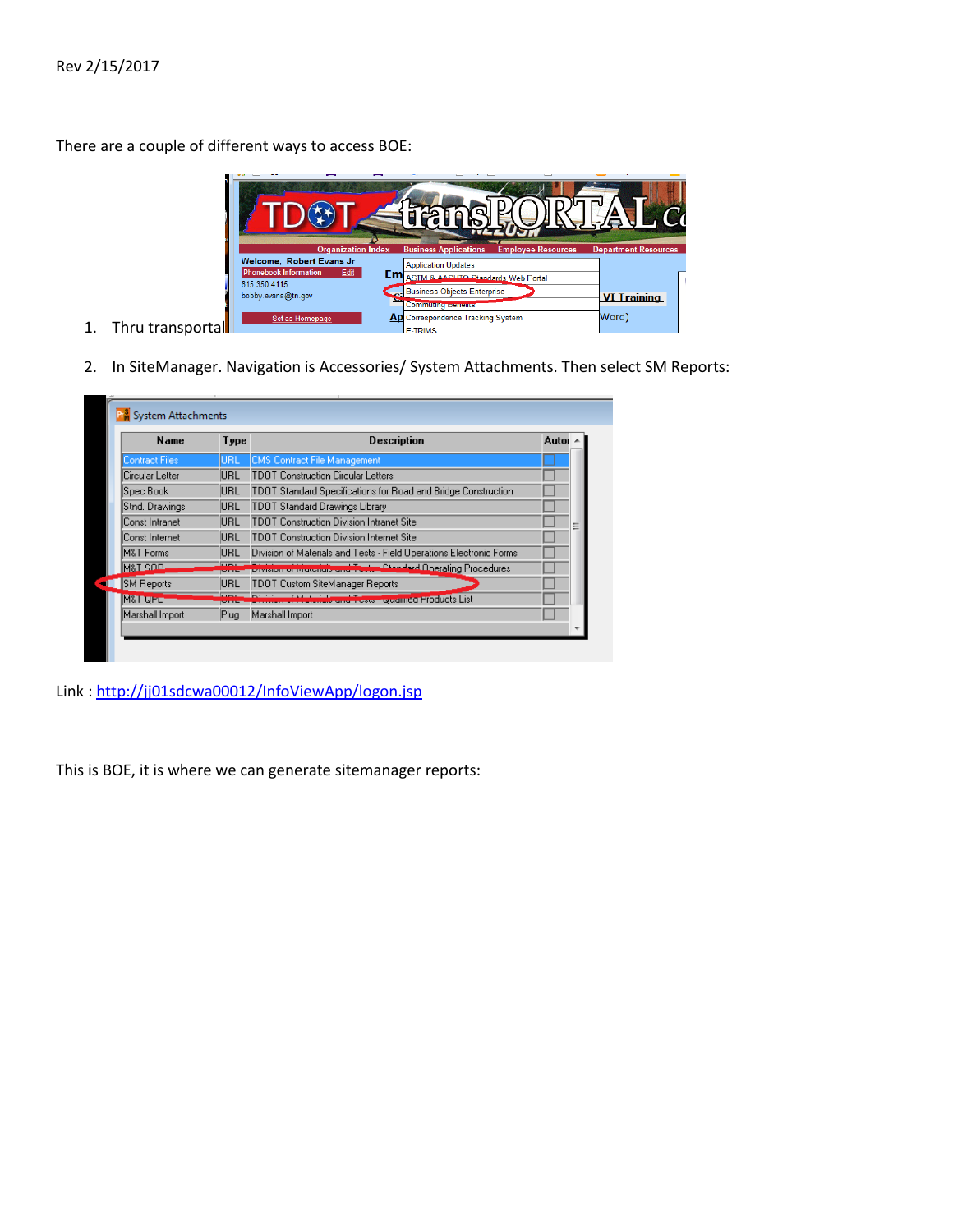| <b>B</b> $\mathbb{R}$ New - Add - Organize - Actions -                                                                                        |   |                                        |                 | Search title - |                       | $\mathcal{P}$   $\mathbb{N}$   1   of 1 |  |
|-----------------------------------------------------------------------------------------------------------------------------------------------|---|----------------------------------------|-----------------|----------------|-----------------------|-----------------------------------------|--|
| i⊟⊤all                                                                                                                                        |   | Title $+$                              | <b>Last Run</b> |                | <b>Type</b>           | Owner                                   |  |
| My Favorites<br>$\mathbb{Z}$ Inbox                                                                                                            | È | SM-Asphalt                             |                 |                | Folder                | Administrator                           |  |
| <b>E</b> Public Folders<br><b>E</b> MTMS                                                                                                      | È | SM-Cert/Qual Techs                     |                 |                | Folder                | Administrator                           |  |
| <b>E</b> MUC<br><b>E</b> NEW-MTMS                                                                                                             | È | <b>SM-Concrete</b>                     |                 |                | Folder                | Administrator                           |  |
| SM-Admin<br>SM-Friction<br>SM-HQ Matls & Tests<br>Ė.<br>SM-Matls & Tests<br>SM-Asphalt<br>SM-Cert/Oual Techs<br>SM-Concrete<br>SM-Sample Info | È | SM-Sample Info                         |                 |                | Folder                | Administrator                           |  |
|                                                                                                                                               | È | <b>SM-Soils &amp; Aggregates</b>       |                 |                | Folder                | Administrator                           |  |
|                                                                                                                                               | ₽ | <b>Buy American RR053</b>              |                 |                | Crystal Report        | Administrator                           |  |
|                                                                                                                                               | ₽ | Lab Equipment RR011                    |                 |                | <b>Crystal Report</b> | Administrator                           |  |
| SM-Soils & Aggregates<br>SM-Operations                                                                                                        | ₽ | Lab Qualifications & Expirations RR010 |                 |                | <b>Crystal Report</b> | Administrator                           |  |
| E SM-Tester Certification<br>田…<br>SiteManager                                                                                                | ₽ | Materials List RR023                   |                 |                | <b>Crystal Report</b> | Administrator                           |  |
|                                                                                                                                               | ₽ | Mix Designs - Approved RR016           |                 |                | <b>Crystal Report</b> | Administrator                           |  |
|                                                                                                                                               | ₽ | Producer/Supplier List RR014abcd       |                 |                | <b>Crystal Report</b> | Administrator                           |  |
|                                                                                                                                               | ₽ | <b>Oualified Products List RR013a</b>  |                 |                | <b>Crystal Report</b> | Administrator                           |  |

The easiest way to find a report is to have the "Public Folders" folder selected. Then enter a word that is in the title or report number (RR005 for example) into the Search Title field.

| <b>BusinessObjects 3.1</b><br><b>TD鈔T</b>                |   |                                             |                 |               |                    |  |
|----------------------------------------------------------|---|---------------------------------------------|-----------------|---------------|--------------------|--|
| Home   Document List   Open -   Send To -   Dashboards - |   |                                             |                 |               | Help   Preferences |  |
| □ 8   2   New - Add -   Organize -   Actions -           |   |                                             | Search to le    |               | $\sqrt{1}$<br>₽    |  |
| <sup>≐</sup> All                                         |   | Title $\triangle$                           | <b>Last Run</b> | <b>TELYPS</b> | owner              |  |
| My Favorites<br><b>ALLUMN</b><br>Public Folders          | È | SiteManager<br>(SMR) *** NEW SiteManager Fo |                 | Folder        | Administrator      |  |

You can select the criteria you want for your report. Some fields require a selection, others are optional.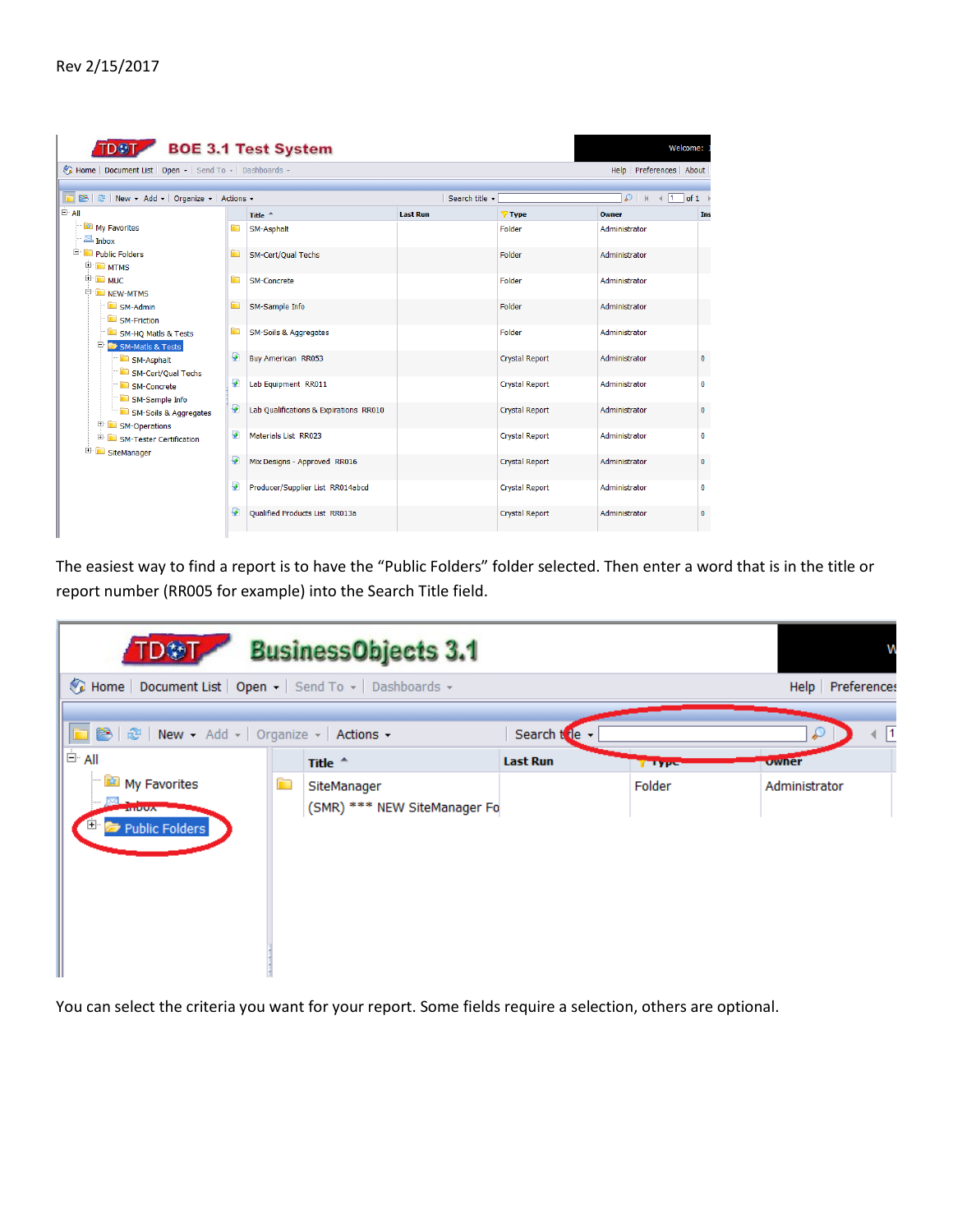## Rev 2/15/2017

| Enter prompt values.<br>LCOTypNM - GEOG_AREA_T/LCOTypNM - CD_ID_Addr/LCOTypNM - LAB_NM<br>Select Location:<br><b>Available Values:</b><br>Selected Values:<br>6 - Headquarters<br>1 - Region 1<br>2 - Region 2<br>3 - Region 3<br>$\rightarrow$<br>4 - Region 4<br>5 - Out-of-State<br>6 - Headquarters<br>$\gg$<br>Remove All<br>Remove<br>Select Lab Type:<br><b>Available Values:</b><br><b>Selected Values:</b><br>TDOT - TDOT<br>TDOT - TDOT<br>$\rightarrow$<br>$\gg$<br>Remove<br>Remove All<br>Select Lab Name:<br>Available Values:<br>Selected Values:<br>TDOT Asphalt - Liquid Lab<br><b>TDOT Aggregate Lab</b><br>A<br>TDOT Asphalt - Mix Design Lab<br>TDOT Asphalt - Emulsion Lab<br>$\frac{1}{1}$<br><b>TDOT Cement Lab</b><br>TDOT Asphalt - Liquid Lab<br>$\rightarrow$<br><b>TDOT Chemical Lab</b><br>TDOT Asphalt - Mix Design Lab<br>Ξ<br>TDOT Concrete Cylinder/Core Lab<br><b>TDOT Cement Lab</b><br><b>TDOT Physical Lab</b><br><b>TDOT Chemical Lab</b><br>$\gg$<br>TDOT Research and New Products Lab<br>TDOT Concrete Cylinder/Core Lab<br><b>TDOT Soils Lab</b><br><b>TDOT Contractor Lab</b><br>۰<br>Remove<br>Remove All<br>Chairm Continuation of<br>m.<br>∢<br><b>Discussions</b> | View - Lab Qualifications & Expirations RR010 |  |  |
|------------------------------------------------------------------------------------------------------------------------------------------------------------------------------------------------------------------------------------------------------------------------------------------------------------------------------------------------------------------------------------------------------------------------------------------------------------------------------------------------------------------------------------------------------------------------------------------------------------------------------------------------------------------------------------------------------------------------------------------------------------------------------------------------------------------------------------------------------------------------------------------------------------------------------------------------------------------------------------------------------------------------------------------------------------------------------------------------------------------------------------------------------------------------------------------------------------------|-----------------------------------------------|--|--|
|                                                                                                                                                                                                                                                                                                                                                                                                                                                                                                                                                                                                                                                                                                                                                                                                                                                                                                                                                                                                                                                                                                                                                                                                                  |                                               |  |  |
|                                                                                                                                                                                                                                                                                                                                                                                                                                                                                                                                                                                                                                                                                                                                                                                                                                                                                                                                                                                                                                                                                                                                                                                                                  |                                               |  |  |
|                                                                                                                                                                                                                                                                                                                                                                                                                                                                                                                                                                                                                                                                                                                                                                                                                                                                                                                                                                                                                                                                                                                                                                                                                  |                                               |  |  |
|                                                                                                                                                                                                                                                                                                                                                                                                                                                                                                                                                                                                                                                                                                                                                                                                                                                                                                                                                                                                                                                                                                                                                                                                                  |                                               |  |  |
|                                                                                                                                                                                                                                                                                                                                                                                                                                                                                                                                                                                                                                                                                                                                                                                                                                                                                                                                                                                                                                                                                                                                                                                                                  |                                               |  |  |
|                                                                                                                                                                                                                                                                                                                                                                                                                                                                                                                                                                                                                                                                                                                                                                                                                                                                                                                                                                                                                                                                                                                                                                                                                  |                                               |  |  |
|                                                                                                                                                                                                                                                                                                                                                                                                                                                                                                                                                                                                                                                                                                                                                                                                                                                                                                                                                                                                                                                                                                                                                                                                                  |                                               |  |  |
|                                                                                                                                                                                                                                                                                                                                                                                                                                                                                                                                                                                                                                                                                                                                                                                                                                                                                                                                                                                                                                                                                                                                                                                                                  |                                               |  |  |
|                                                                                                                                                                                                                                                                                                                                                                                                                                                                                                                                                                                                                                                                                                                                                                                                                                                                                                                                                                                                                                                                                                                                                                                                                  |                                               |  |  |
|                                                                                                                                                                                                                                                                                                                                                                                                                                                                                                                                                                                                                                                                                                                                                                                                                                                                                                                                                                                                                                                                                                                                                                                                                  |                                               |  |  |
|                                                                                                                                                                                                                                                                                                                                                                                                                                                                                                                                                                                                                                                                                                                                                                                                                                                                                                                                                                                                                                                                                                                                                                                                                  |                                               |  |  |
|                                                                                                                                                                                                                                                                                                                                                                                                                                                                                                                                                                                                                                                                                                                                                                                                                                                                                                                                                                                                                                                                                                                                                                                                                  |                                               |  |  |
|                                                                                                                                                                                                                                                                                                                                                                                                                                                                                                                                                                                                                                                                                                                                                                                                                                                                                                                                                                                                                                                                                                                                                                                                                  |                                               |  |  |
|                                                                                                                                                                                                                                                                                                                                                                                                                                                                                                                                                                                                                                                                                                                                                                                                                                                                                                                                                                                                                                                                                                                                                                                                                  |                                               |  |  |
|                                                                                                                                                                                                                                                                                                                                                                                                                                                                                                                                                                                                                                                                                                                                                                                                                                                                                                                                                                                                                                                                                                                                                                                                                  |                                               |  |  |
|                                                                                                                                                                                                                                                                                                                                                                                                                                                                                                                                                                                                                                                                                                                                                                                                                                                                                                                                                                                                                                                                                                                                                                                                                  |                                               |  |  |
|                                                                                                                                                                                                                                                                                                                                                                                                                                                                                                                                                                                                                                                                                                                                                                                                                                                                                                                                                                                                                                                                                                                                                                                                                  |                                               |  |  |
|                                                                                                                                                                                                                                                                                                                                                                                                                                                                                                                                                                                                                                                                                                                                                                                                                                                                                                                                                                                                                                                                                                                                                                                                                  |                                               |  |  |
|                                                                                                                                                                                                                                                                                                                                                                                                                                                                                                                                                                                                                                                                                                                                                                                                                                                                                                                                                                                                                                                                                                                                                                                                                  |                                               |  |  |
|                                                                                                                                                                                                                                                                                                                                                                                                                                                                                                                                                                                                                                                                                                                                                                                                                                                                                                                                                                                                                                                                                                                                                                                                                  |                                               |  |  |
|                                                                                                                                                                                                                                                                                                                                                                                                                                                                                                                                                                                                                                                                                                                                                                                                                                                                                                                                                                                                                                                                                                                                                                                                                  |                                               |  |  |
|                                                                                                                                                                                                                                                                                                                                                                                                                                                                                                                                                                                                                                                                                                                                                                                                                                                                                                                                                                                                                                                                                                                                                                                                                  |                                               |  |  |
|                                                                                                                                                                                                                                                                                                                                                                                                                                                                                                                                                                                                                                                                                                                                                                                                                                                                                                                                                                                                                                                                                                                                                                                                                  |                                               |  |  |
|                                                                                                                                                                                                                                                                                                                                                                                                                                                                                                                                                                                                                                                                                                                                                                                                                                                                                                                                                                                                                                                                                                                                                                                                                  |                                               |  |  |
|                                                                                                                                                                                                                                                                                                                                                                                                                                                                                                                                                                                                                                                                                                                                                                                                                                                                                                                                                                                                                                                                                                                                                                                                                  |                                               |  |  |
|                                                                                                                                                                                                                                                                                                                                                                                                                                                                                                                                                                                                                                                                                                                                                                                                                                                                                                                                                                                                                                                                                                                                                                                                                  |                                               |  |  |
|                                                                                                                                                                                                                                                                                                                                                                                                                                                                                                                                                                                                                                                                                                                                                                                                                                                                                                                                                                                                                                                                                                                                                                                                                  |                                               |  |  |
|                                                                                                                                                                                                                                                                                                                                                                                                                                                                                                                                                                                                                                                                                                                                                                                                                                                                                                                                                                                                                                                                                                                                                                                                                  |                                               |  |  |
|                                                                                                                                                                                                                                                                                                                                                                                                                                                                                                                                                                                                                                                                                                                                                                                                                                                                                                                                                                                                                                                                                                                                                                                                                  |                                               |  |  |
|                                                                                                                                                                                                                                                                                                                                                                                                                                                                                                                                                                                                                                                                                                                                                                                                                                                                                                                                                                                                                                                                                                                                                                                                                  |                                               |  |  |
|                                                                                                                                                                                                                                                                                                                                                                                                                                                                                                                                                                                                                                                                                                                                                                                                                                                                                                                                                                                                                                                                                                                                                                                                                  |                                               |  |  |

Once a report has been generated, you will have to click arrows to go from one page to another:

| Home   Document List   Open -   Send To -   Dashboards - |
|----------------------------------------------------------|
| View - Sample Details & Test Results RR012               |
|                                                          |
| Main Report                                              |
| $\parallel$ $\boxplus$ jj07691172A080528                 |

Once the report is generated you can do several different things:

- 1. Export to a document you can save on your computer
- 2. Change the format to a different format like work excel or pdf (they are created to look best using pdf)